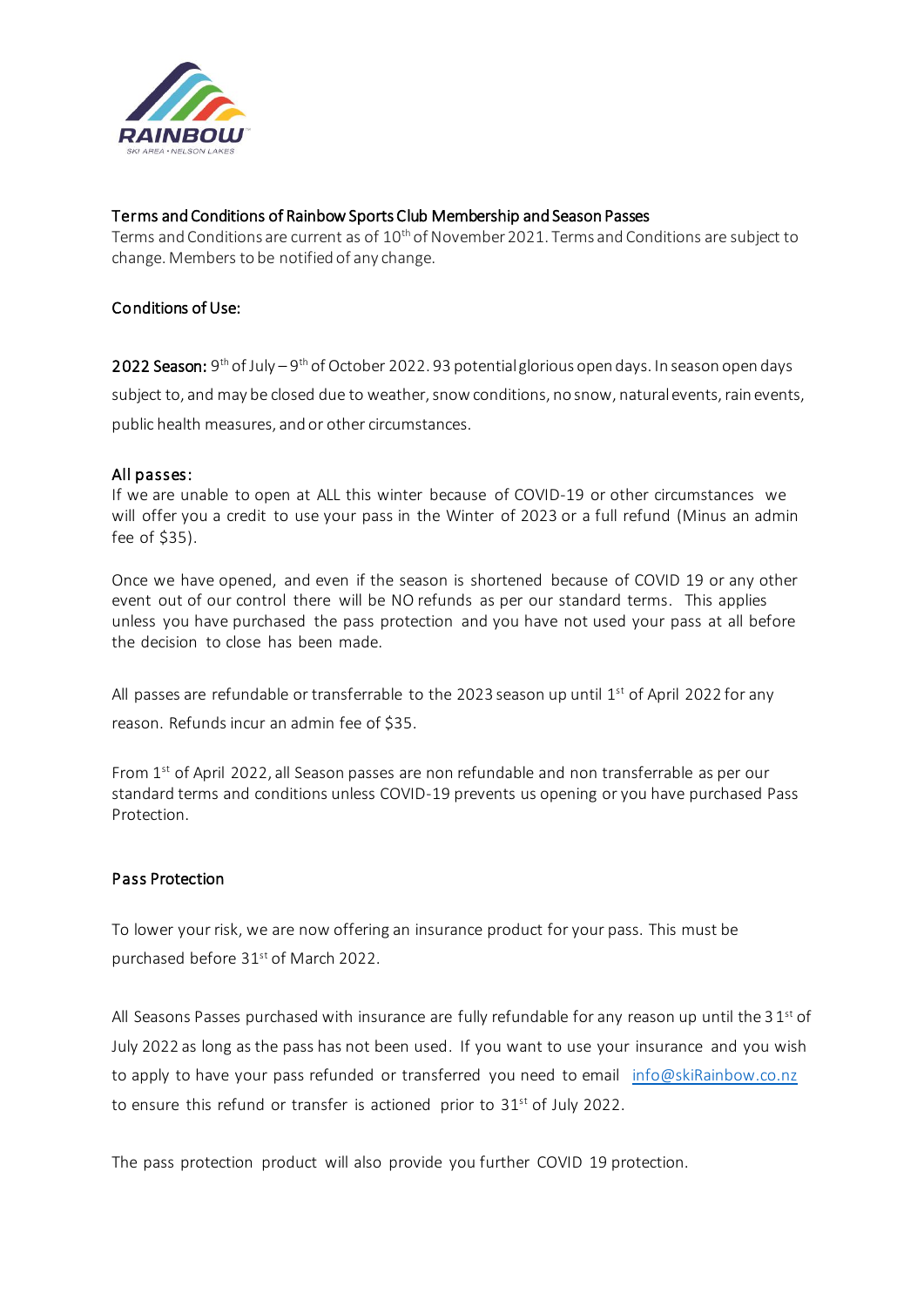

## Membership validity:

Membership is only valid when the current year's subscription is fully paid. Membership year is from  $1<sup>st</sup>$  January 2022 to  $31<sup>st</sup>$  December 2022.

## Part Payment

Available on all memberships/season passes. 25% of full payment due at checkout. 25% of full payment due fortnightly until full payment is complete.

A \$25.00 admin fee will be charged for missed/late payment.

Age range definitions: For membership purposes age is taken as at  $30<sup>th</sup>$  of June 2022. Child: Under 7 years old. Youth: is aged 7-17 years, or secondary school student with valid school ID. Adult: Aged 18 and over. Senior: 65 to 74. Free Senior 75 +.

Members skiing/riding benefits and definitions: (personal to each member and non-transferable):

Platinum Life Member - Free any-day skiing/riding at Rainbow, for the rest of the member's life.

Gold Member/Season Pass (adult, and youth) – Free any-day skiing/riding at Rainbow during each season that the membership is valid.

Silver Member/Season Pass - Free any-day of the week (Monday-Friday) skiing/riding at Rainbow during each season that the membership is valid.

Gold Family Membership/Season Pass - 2 adults and 2 youth (aged 7-17) from immediate family. Can include 3 generations (grandparent, parent and 2 youths). Extra youth must be from immediate family. Free any-day of the week skiing/riding at Rainbow during each season that the membership is valid.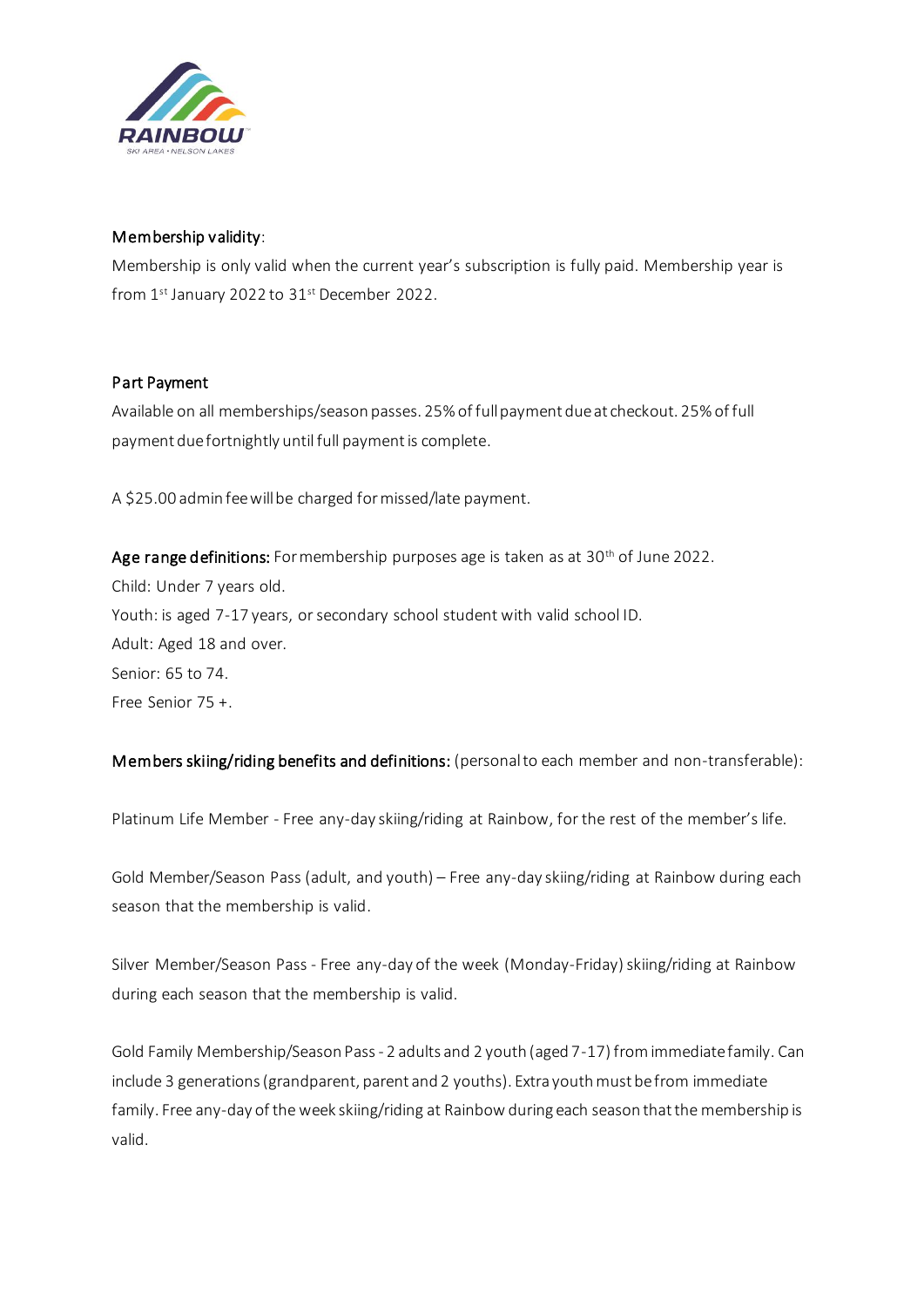

Gold Student Member/Season Pass- Fulltime students enrolled at a New Zealand or Australian tertiary institution only on production of a valid identification card from the institute concerned. ISIC cards are not accepted. Free any-day skiing/riding at Rainbow during each season that the membership is valid.

Gold Senior Membership/Season Pass- Free any-day skiing/riding at Rainbow during each season that the membership is valid.

Children under 7 and Seniors over the age of 75 - May have their own membership card and ski for free on payment of a card fee of \$30.00. Alternatively, a free pass can be collected from the ticket office each day you ski/ride.

Membership - For those who want to be apart of Rainbow, but do not want a Season Pass. Entitled: Adults - \$10 off weekend day passes. \$20 off weekday (Monday-Friday) day passes. Youth, Student and Senior - \$5 off weekend day passes. \$10 off weekday (Monday-Friday) day passes.

Members must carry and display their membership card at all times to receive skiing/riding benefits.

Voting rights at the Rainbow Sports Club Inc. AGM for all Members/Season Pass holders.

## Refund Policy and Loss of Pass:

Refund policy: All Passes are non refundable from 1<sup>st</sup> April 2022 unless they have pass protection in place. All refunds incur a \$35 fee per pass. Transfer to 2023 season does not incur a fee.

Loss or theft: Should your membership card be lost or stolen; this must be reported immediately to Rainbow Sports Club. Theft should also be reported to the police. A replacement membership card will be issued as soon as it can be processed, for a fee of \$35.00.

## Members reciprocal benefits:

ALL members are entitled to CSA discounts at some CSA affiliated fields please check with each field first.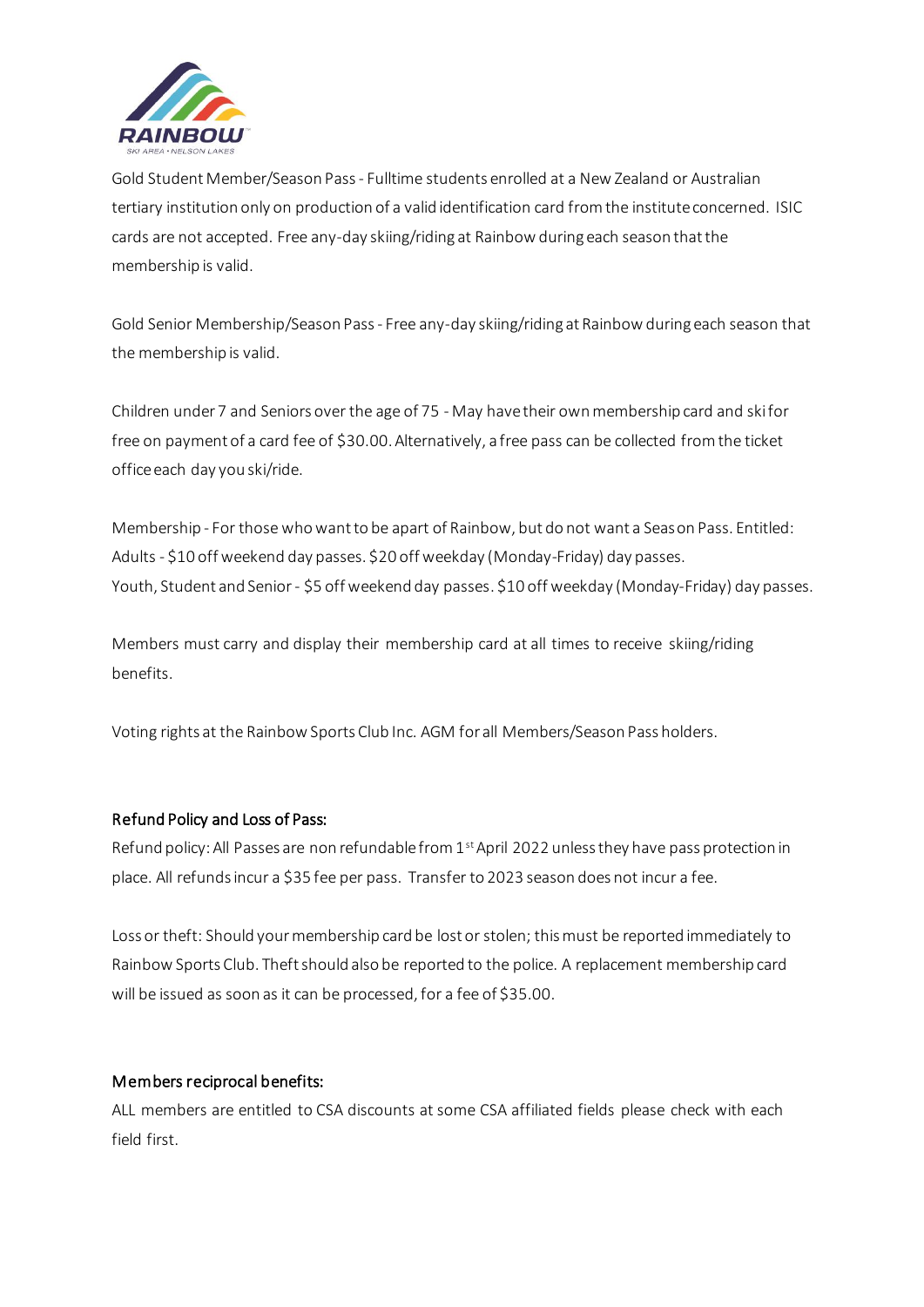

## General conditions of membership:

- 1. You must carry and display your membership card on your person at all times on the field and to be allowed access to the Mt from the lower carpark.
- 2. Your membership is NOT TRANSFERABLE. Fraudulent use of your membership or membership card will result in confiscation of the card, cancellation of your membership without refund or compensation, and the prosecution of all parties involved in the fraudulent use.
- 3. All Rainbow Sports Club members must abide by the snow users responsibility code and the instructions of safety personnel. Misconduct will result in the cancellation or suspension of membership privileges. Misconduct includes unsocial behaviour, reckless or dangerous conduct, the supply of incorrect or misleading information relating to membership, and non-compliance with terms expressed or implied relating to the club and ski-field.
- 4. Members must comply with reasonable instructions issued by the staff that operate the field.
- 5. You may not use your membership for any commercial use.
- 6. Our objective is to make the use of the resort a pleasant and safe experience for all users.
- 7. Members assume all risk of personal injury and property loss or damage. The member understands that skiing and snowboarding and other snow-sport are hazardous sports and that many hazards and obstacles, marked and unmarked, natural and man-made, exist within the Rainbow Ski Area boundaries. The member uses the area at his or her own risk. 8. Processing Fee: There may be a 3% credit card fee.
- 9. Any late payments will incur a \$25.00 admin fee.
- 10. Final payment is required to use your season pass.
- 11. Pass protection is available in conjunction with this product.
- 12. By purchasing a product, it is expected you will complete the transaction in full.